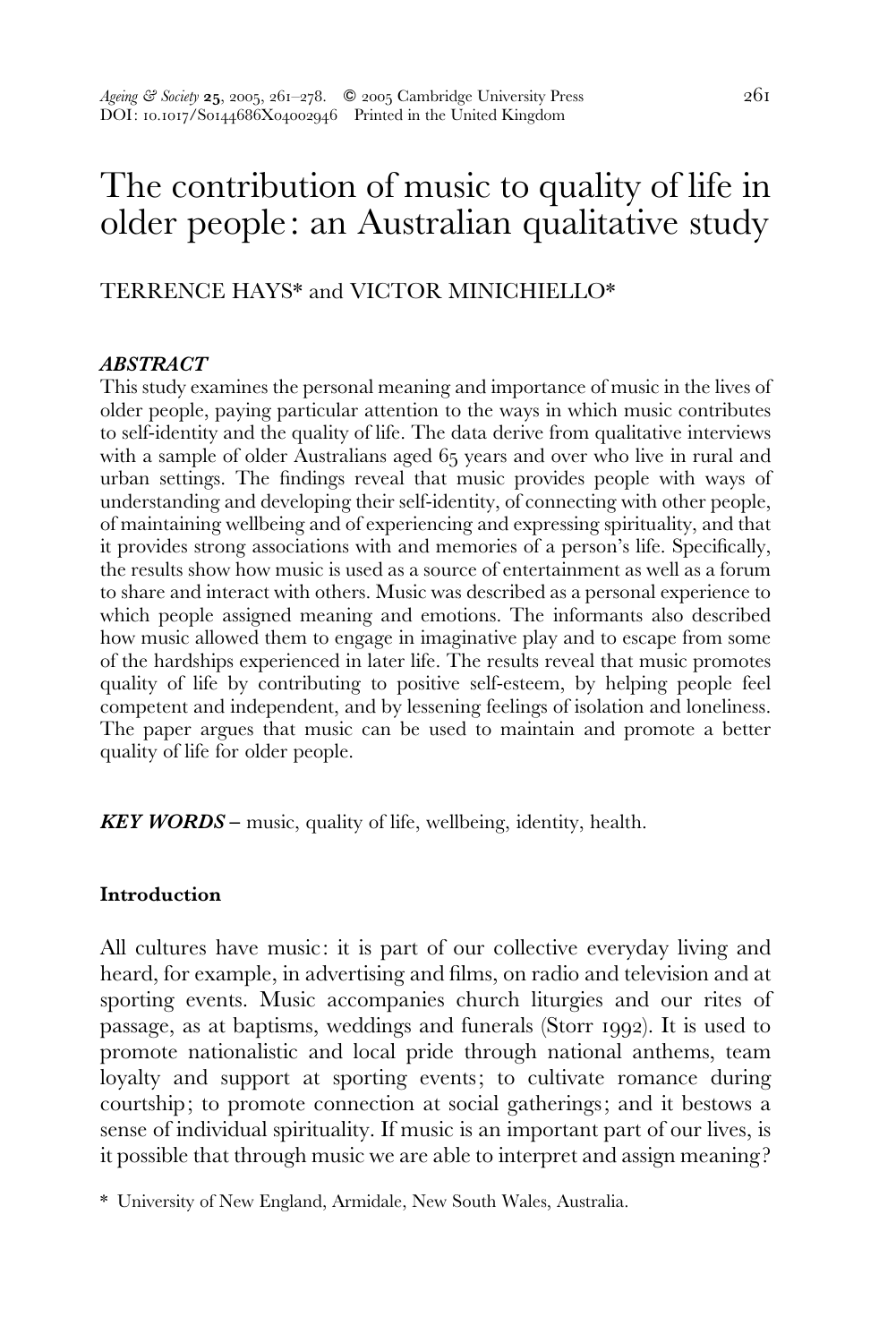Kenny (1999) argued that people use music to give meaning to life experiences, and Bright (1995) showed the ways in which music elicits cognitive, physical and emotional responses. In The Secret Power of Music, Tame (1984: 14) stated:

whenever we are within audible range of music, its influence is playing upon us constantly, such as speeding or slowing, regularising or irregularising our heartbeat, relaxing or jarring the nerves, affecting the blood pressure, the digestion and the rate of respiration. Its effect upon the emotions and desires of [people] is believed to be vast, and the extent of its influence over even the purely intellectual, mental processes is only beginning to be suspected by researchers.

The literature reveals how music is used as a healing tool, for example, in reducing stress and anxiety, depression, helplessness and low self-esteem, and in enhancing immune functioning (Aldridge 1996; Maranto 1993; Ragneskog et al. 1996; White 1992; Winter, Paskin and Baker 1994). Music has also been found to elicit physiological and psychological responses (McCraty et al. 1996; Tomatis 1991) and to evoke imagery and associations (Harvey 1995). Music is now increasingly used, for example, to alter the perception of chronic pain (Rider 1987; Schorr 1993), and for people with Alzheimer's disease and other dementias to facilitate communication and provide them with a connection to the past and present (Brotons, Koger and Pickett-Cooper 1997; Christie 1992; Clair 1990; Koger, Chapin and Brotons 1999). In a study of dementia patients living in residential care, Ragneskog et al. (1996) found that playing soothing music during meal times helped settle some of the restless patients and helped them to engage in social activities, such as dancing and singing, and to perform daily routines. This is not a new discovery, however, as during the Egyptian civilizations, scribes recorded the use of music in medical practice (Bunt 1996). Studies have also found that music helps people engage in social activities (Davis 1999), form friendships and social networks (Blacking 1995), and feel accepted, valued and needed (Kahn 2001), and that it aids life-long learning (Harju 1998; Small 1996).

Music has also been shown to provide people with ways of discovering and interpreting their identity. DeNora (1999), for example, argued that people can find a sense of self in music because musical materials provide terms and symbols for the elaboration of self-identity. Music can be a medium, others argue, through which people express themselves and evoke mood enhancement, mood change and spiritual or transcendent functions (Sloboda 1991, 1999; Sloboda and O'Neill 2001). It is a way that some people come to know and make sense of the society in which they live (DeNora 2000). Music allows a person to create an internal, individual virtual world (Blacking 1995). That is, music provides people with another reality of time and an opportunity to create a new sense of order and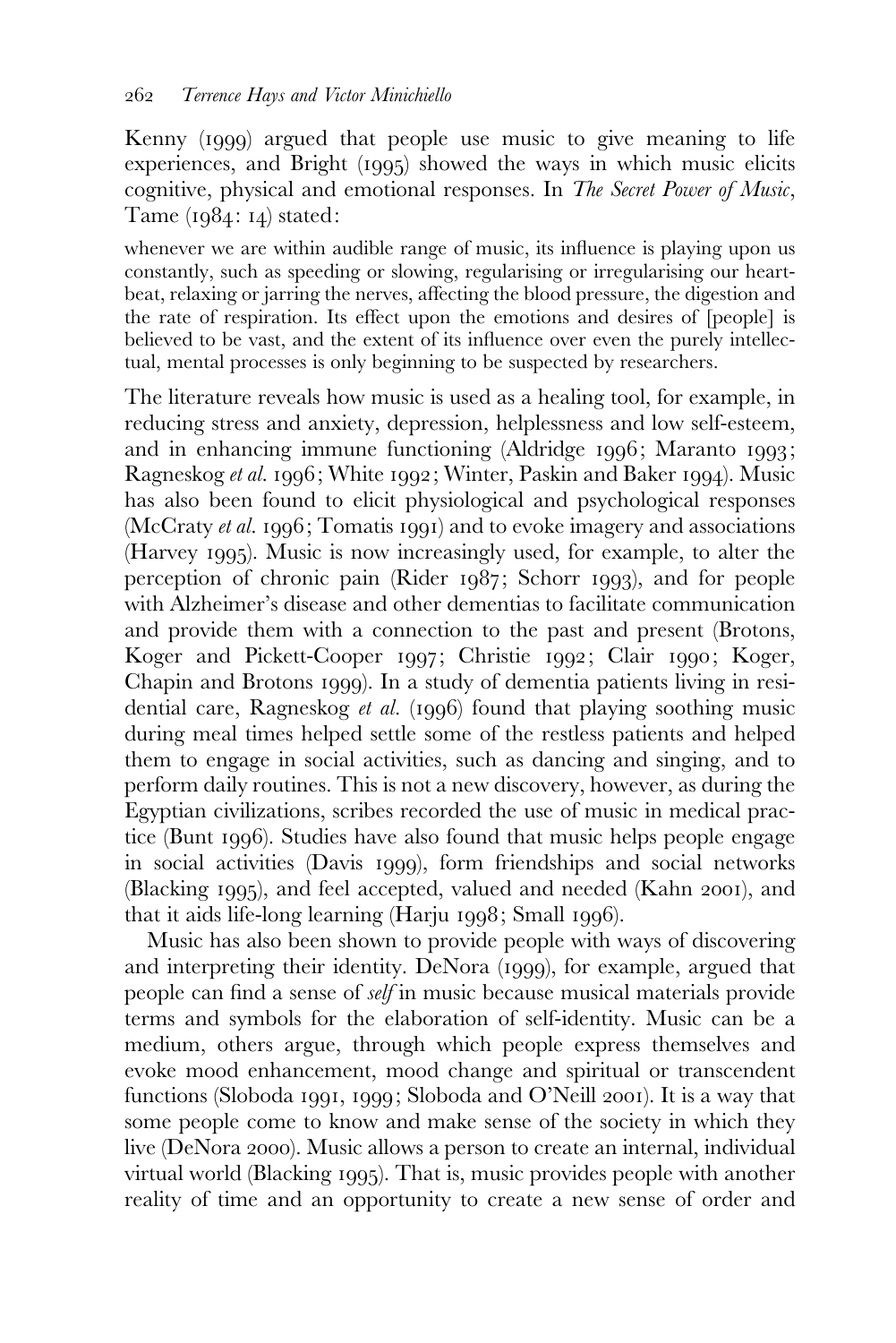harmony in their lives (Storr 1992). For this reason, music can be understood as a transformer and metaphor in people's lives that makes a significant contribution to the quality of life. By putting them in touch with remembered or previously unfelt emotions, music has an exceptional capacity to express people's moods and mental states. Music – like yoga, meditation or  $Tai$  Chi – not surprisingly enables people to probe more deeply into their spiritual selves (Scarantino 1987).

### Aims and methods

This paper describes an empirical study of the personal meaning and importance of music in the lives of older people, and synthesises the findings with the understanding acquired by the authors from a large body of writing and empirical research in the humanities and the social sciences on these topics. The new analysis focuses on raising our understanding of the relationship between people and the music they make, experience and share with others.

The initial data collection was from two focus group discussions that identified the primary themes for in-depth interviews. The first was a 'heterogeneous' group of two men and five women of varied backgrounds, affiliations and exposure to music; the second involved a 'homogeneous' group of eight older people who were actively involved in making music as amateur musicians. Following the two focus group discussions, 38 in-depth interviews were conducted, 19 with men and 19 with women (and only four with members of the focus groups). Table 1 presents the pseudonym of each informant and their gender, age, and summary descriptions of their first involvement and their lifetime involvement with music. All the informants were aged 60 or more years and the oldest 98 years of age. The level of musical expertise of the informants ranged from those with no musical skills or knowledge who engaged mostly by listening, through amateur musicians with musical training, to those who had been professional musicians and in a few cases were still teaching.

Twenty informants were drawn from the major Australian cities of Sydney, Melbourne, Brisbane and Newcastle and from rural and coastal towns, such as Armidale and Coffs Harbour, and 18 lived in rural communities. All the interviews were audio-recorded with the permission of the informants and transcribed for analysis by the authors. The in-depth interviews were informal, open discussions that centred on the meaning and importance of music in the informant's life, and all were conducted in the informants' homes. There were open-ended questions on the perceived benefits of being engaged in music making or listening. The conceptual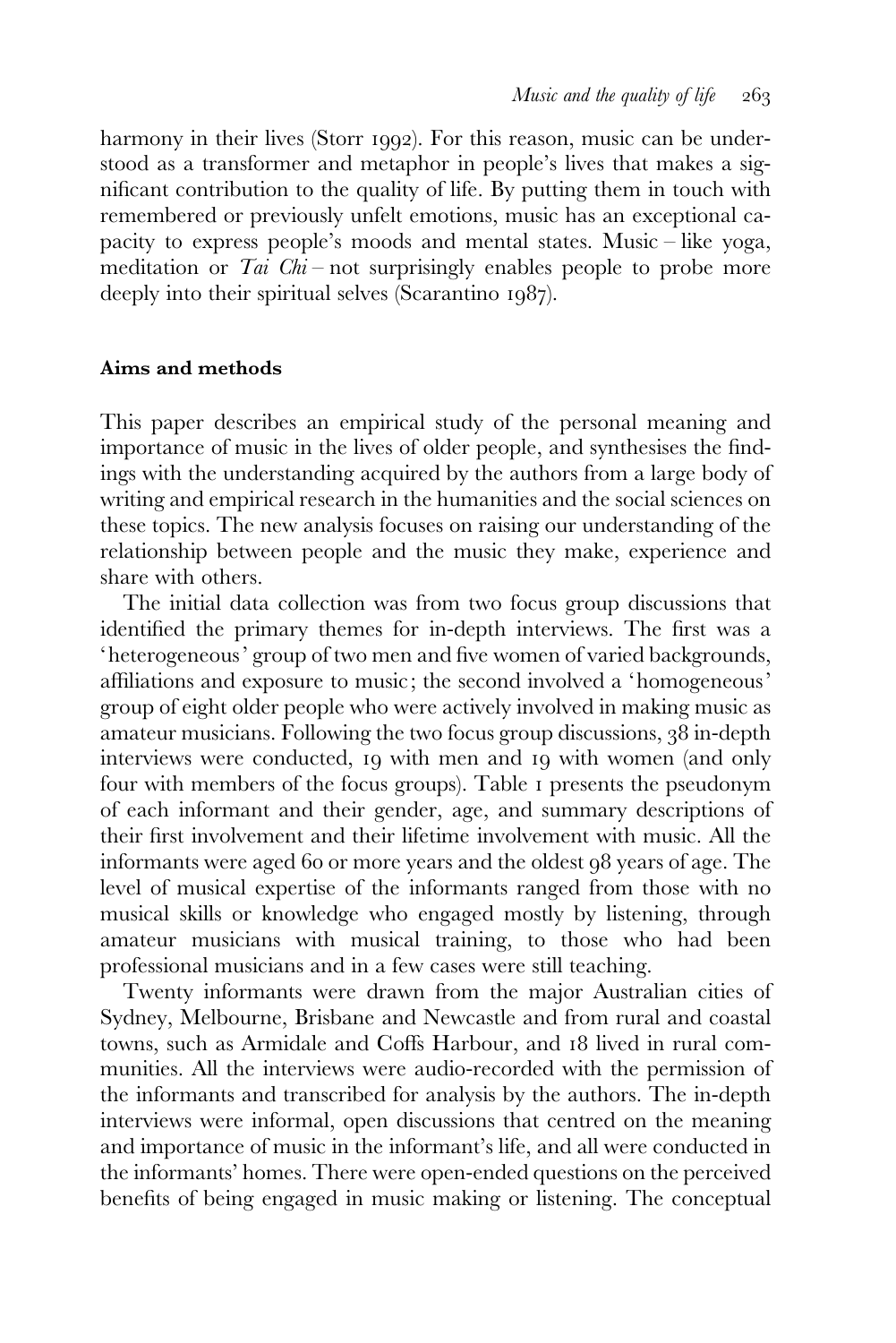| Pseudonym    | Gender       | Age $(yrs)$    | First involvement in music | Lifetime involvement |
|--------------|--------------|----------------|----------------------------|----------------------|
| Robert       | М            | 73             | Childhood singing          | Professional         |
| Morton       | М            | 71             | Childhood singing          | Amateur              |
| Joe          | M            | 70             | Childhood singing          | Amateur              |
| Don          | м            | 70             | Childhood singing          | Professional         |
| Donald       | м            | 90             | Childhood singing          | Professional         |
| <b>Bunty</b> | $\mathbf{F}$ | 74             | Childhood singing          | Listening only       |
| Neville      | M            | 72             | Childhood singing          | Amateur              |
| Eileen       | $\mathbf{F}$ | 71             | Music lessons/singing      | Professional         |
| Bob          | M            | 67             | Teenager/concerts          | Listening only       |
| Elizabeth    | F            | 68             | Singing/school             | Listening only       |
| Noel         | М            | 68             | Child music lessons        | Listening            |
| Jane         | $\mathbf{F}$ | 72             | Teenager/family            | Listening only       |
| Dennis       | M            | 73             | Child                      | Professional         |
| John         | м            | 6 <sub>9</sub> | High school                | Amateur              |
| Margaret     | F            | 68             | Child/music/lessons        | Amateur              |
| Keith        | F            | 65             | Child sing/teens           | Amateur              |
| June         | $\mathbf{F}$ | 73             | Child sing/music lessons   | Amateur              |
| Mildred      | $\mathbf{F}$ | 98             | Child music lessons        | Professional         |
| Hal          | м            | 73             | Child music lessons        | Professional         |
| Kevin        | М            | 69             | School singing             | Listening only       |
| Phil         | м            | 67             | School music lessons       | Amateur              |
| Maureen      | F            | 68             | Childhood singing          | Listening only       |
| Pam          | F            | 67             | Child sing/music lessons   | Amateur              |
| Joan         | F            | 69             | Child/music lessons        | Amateur              |
| Julie        | F            | 62             | Child/music lessons        | Professional         |
| Margot       | F            | 69             | Child/sing                 | Listen/sing          |
| Frank        | м            | 64             | Child/music lessons        | Semi-professional    |
| Glenda       | F            | 78             | Child sing/music lessons   | Professional         |
| Ian          | М            | 67             | Child sing/music lessons   | Semi-professional    |
| Carole       | F            | 65             | Child singing              | Listening only       |
| James        | м            | 68             | Child concerts             | Amateur              |
| Peter        | м            | 74             | Child music lessons        | Professional         |
| Patricia     | F            | 75             | Child piano lessons        | Listening only       |
| David        | M            | 72             | Child piano lessons        | Listening only       |
| Bev          | $\mathbf{F}$ | 68             | Child piano lessons        | Listening only       |
| May          | F            | 72             | Child/music lessons        | Amateur              |
| Noreen       | F            | 90             | Child piano lessons        | Listening only       |
| Graham       | м            | 68             | Childhood                  | Listening only       |

T ABLE 1. Selected characteristics of the in-depth interviewees

framework that guided the themes and the analysis is that the self is an agent that uses symbols to define his or her experiences. Following DeNora (1999), this study frames engagement with music (or particular works or performances) as symbols that people use to give meaning to experiences and emotions.

During the interviews specific musical genres were not discussed, nor were the informants asked to identify their preferred forms or styles. This was purposely done to minimise the researchers' interpretation bias and to maximise the depth of the informants' responses. It soon became clear that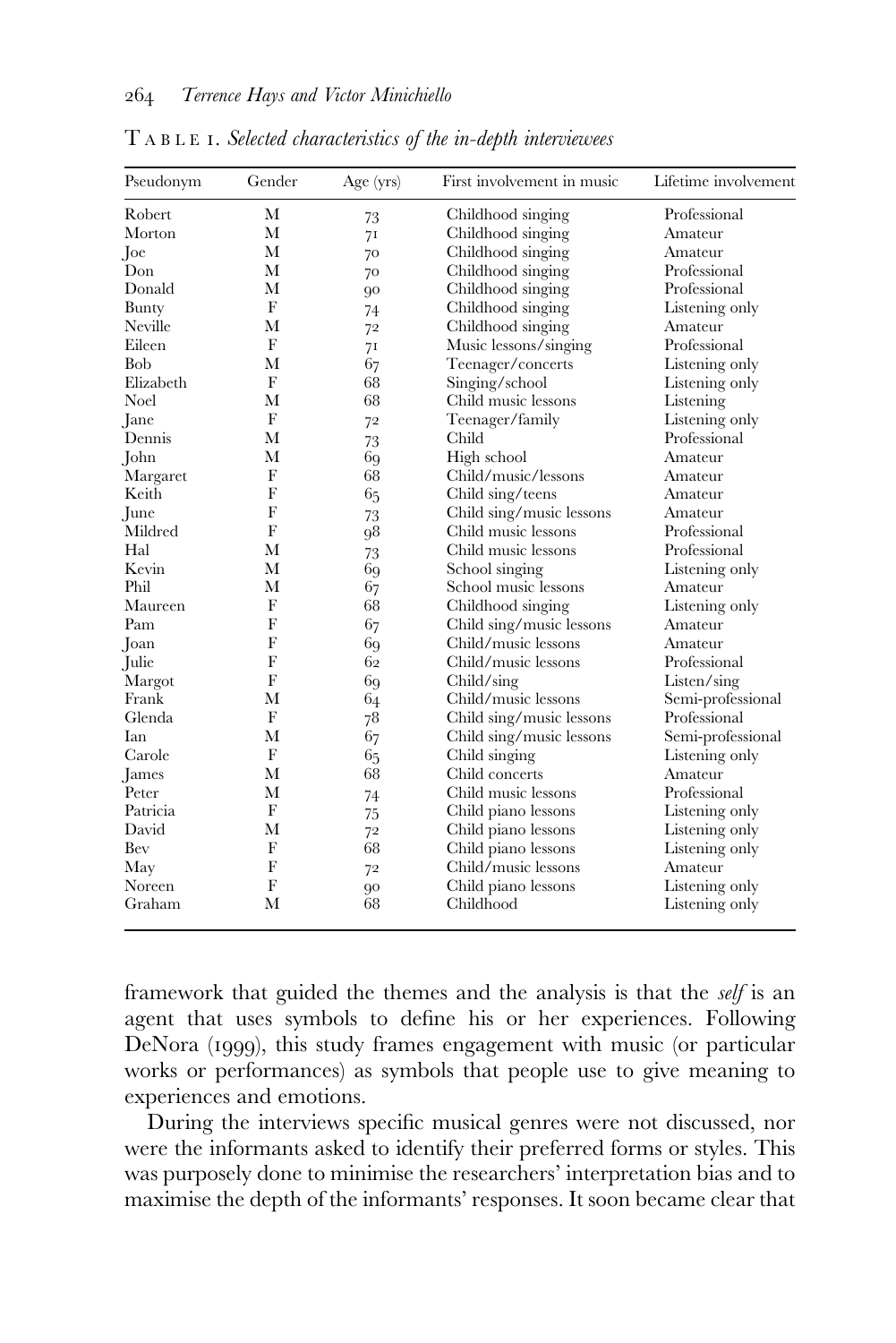most of those who were most passionate about music in their life were engaged with its 'classical' or ' serious' forms. It is also interesting to note that many informants said that they enjoyed their retirement because they now were able 'to find time to indulge', including spending more time on musical activities.

The analysis was a process of 'thematic discovery' from the transcribed in-depth interviews using the methodological principles of open and axial coding described by Strauss and Corbin (1998). The recurring themes of interest were identified by repeated examination and cross-checking of the codes identified for the individual transcripts and in the collective data set. There were four rounds of interviews. During the second and later rounds, the interviews were centred on the themes, issues or ideas that had emerged from the already analysed data. For example, participants spoke of spirituality and the 'connection' of music. As the interviews progressed, the research team sought clarification on this connection and how people gave meaning to spirituality. The coding categories were validated by other members of the research team.

### Findings of the study

The data showed that music had meaning and importance in many of the informants' lives, and although there were no major differences between the responses of those who had been professional musicians and those who had had little or no training in music, many of the latter were more articulate about the importance of music and how it contributed to their wellbeing and quality of life. The identified themes included: wellbeing, connection, spirituality, and the benefits of music. While music for some people was a source of entertainment, for others it functioned as a way of sharing and connecting in their lives, of linking life events, of promoting personal wellbeing, and helping to manage time. For some it was therapeutic, and for some it had a strong spiritual significance. The following sections discuss the ways in which music created meaning in the lives of the informants using the dominant grounded themes.

### Sharing and connecting

The social aspect of sharing music with others was a recurrent theme. For many older people, music had provided important opportunities for socialising and continued to be a way of meeting and interacting with others. The following examples provide insights into the ways in which music facilitated social connections. For Bob, music brought people together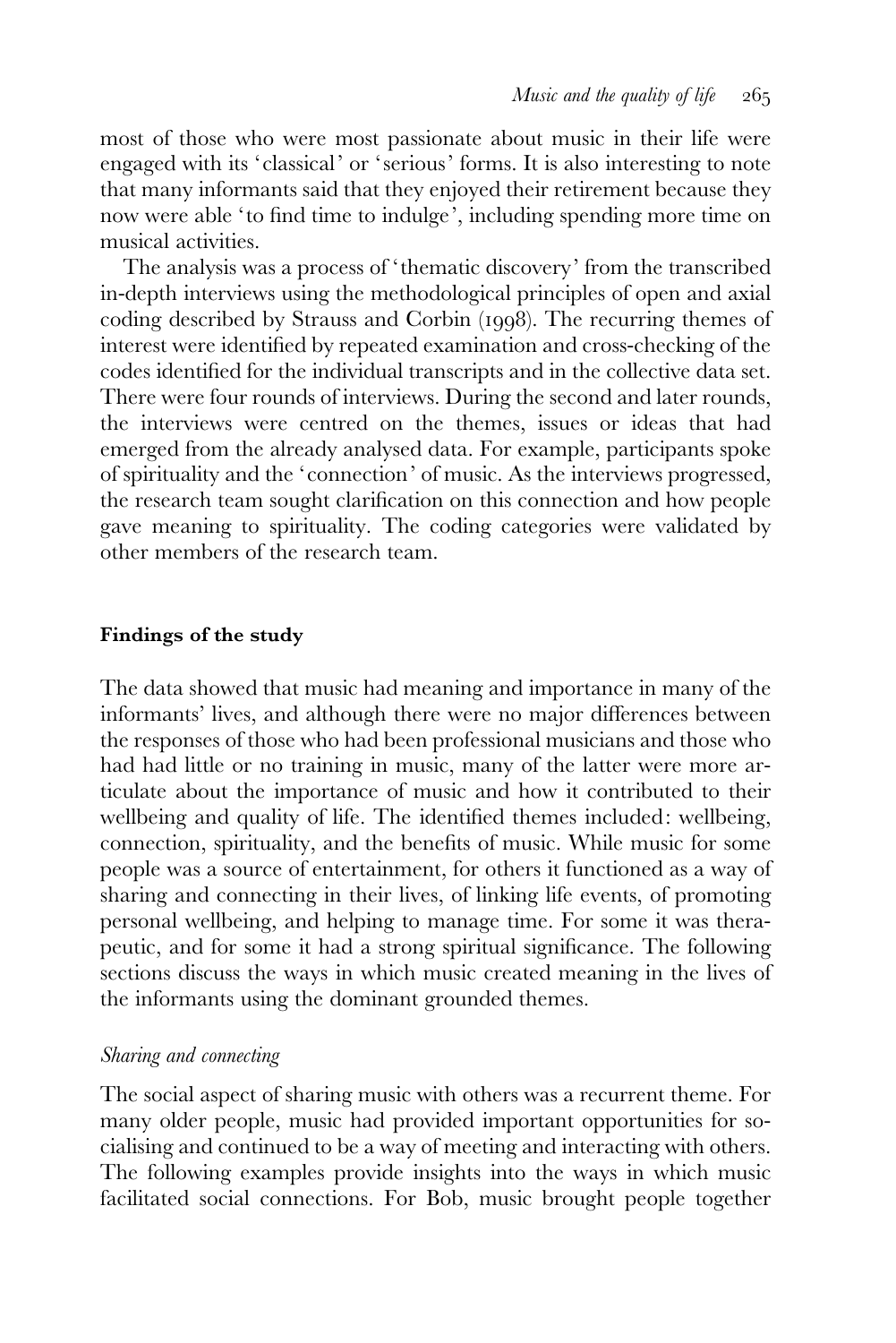to sing and perform. The same applied to Owen who recalled social gatherings where people would participate in music activities, such as singing around the piano. Bob considered these social occasions to have been good times and regretted that their frequency had declined:

I think [our] age group represents [remembers] a time in which we enjoyed music brought about by people associating with one another, visiting and enjoying singing at the piano and bringing it all together and at various times performing to individuals on their behalf and contributing to a large extent towards our way of life, and we notice very much how a situation like that has changed, and it's rather a shame in many ways.

Owen similarly reminisced, 'What we don't have now that I can recall when we were much younger, was singing around the piano at night time, you know, at parties and so forth, where somebody would play the piano and there'd be about 20 people. They were good times. That doesn't happen now'. Many other informants' experiences of music were linked with the concept of 'connection'. This was largely because the joy and pleasure of music was intensified when shared with others. Through sharing music with others, many of the informants revealed who they were without having to use language and conversation. As Noreen said, 'You don't need to discuss it, it's just there; but you realise you are sharing it because no words are needed, but just the emotion of it'. Elizabeth made similar points, for her friendships and experience of music with others was about sharing emotions:

The social aspect of music is very important to me and I think that's because a thing of joy should be shared and therefore the pleasure does seem to become intensified when a group of people hear a performance … so that it's very important for my wellbeing to share my joy of music with other people. It is part of our nature I think to share joy, share emotions. So music has I think an increasingly important part to play as people get older for that reason. … It's very difficult to catch the subtleties in a conversation. That['s] also because I'm sure there are lots of other things you wish to talk about, but the effect of sound basically on the human soul and on the human brain does trigger off emotions.

Through music the informants had been able to develop friendships. For Donald and Julie, music was a way of being introduced to and finding common ground with new people. Donald felt that many of his friendships arose through a connection with music: his view was that 'music makes friends, you make friends through music. Had it not been for music I probably wouldn't have made many friends at all'. For Julie, engaging in musical activities was an important way of meeting new people and forming close personal bonds. She recounted:

I did travel around Europe by myself and, yes, the international language is true … you'd be in a train with a group of Italians or French or whoever and you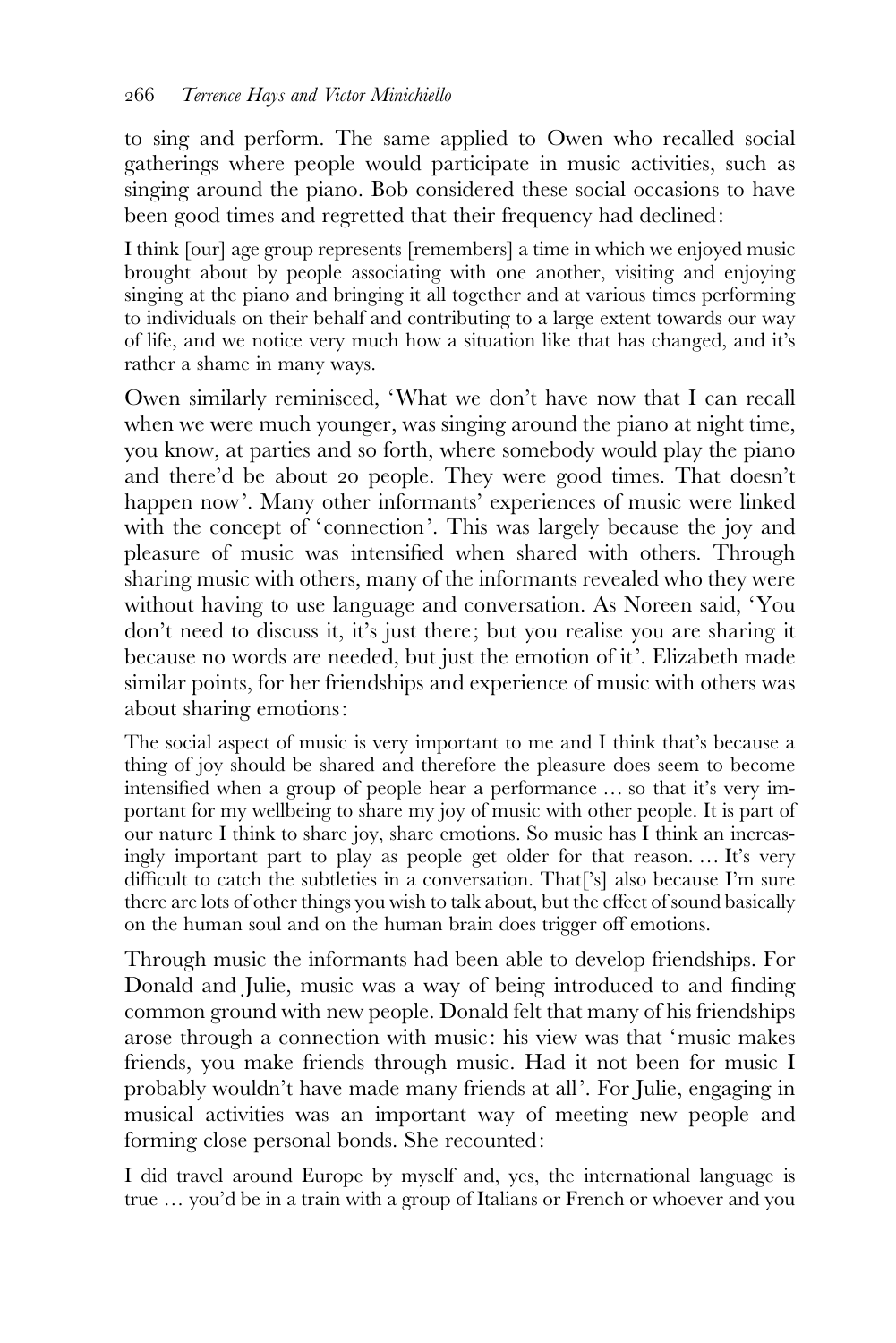know the inevitable question comes when they hear you speak English to the conductor or something, 'Where are you from, what are you doing?' And the minute you said you had anything to do with music then the smiles are there: people find a common ground and they want to chat and in that way, yes, that's a social thing.

# Linking life events

The informants' expressions demonstrated that the experience of music held strong associations and memories, many connected to particular life events. One informant said that music ' related to the warm spots of people's lives', such as childhood, family, school-days, romantic attachments, friendships, courting-days, parenting, and special events such as births, marriage and deaths. For many of the informants, the music of their youth and courting had some of the strongest memories. All the informants spoke of many personal associations. As Margaret stated, ' something will stir a memory and you'll want to go and find it'. Music also facilitated connections with the past. Maureen had many musical memories and associations with her childhood and family and as a nun singing in a choir:

Music. Yes, so I mean music sort of seeps in[to] my definition of soul, it really seeps into my soul as I said before. … I mean a lot of my memories and a lot of my emotional responses to music would have been of those early years of the choir.

For Donald music provided a direct link to people, places and events in his life. He said, 'You see, there is a direct link back to your whole life. Strong memories of sensations, emotions, people and places … they are still very vivid in my mind'. Elizabeth believed that all of the significant events in her life were associated with a particular musical work. In the following excerpt, she described the associations prompted by a Beethoven work which she found 'dramatic, thrilling and absorbing', and she described the excitement of travelling inter-state to see her lover:

I think most major events in my life have been marked by an association with some composition … or part of a composition. For example, like most young girls I was very excited when I first became engaged … I was engaged to a medical student who lived in Brisbane. Now, I had finished uni[versity] and worked in Sydney, so that meant to have this great romantic meeting every time, it meant getting on a plane … a much longer flight than now of course … and my sort of desires and hopes about this romance was such that it inspired music. So a particular piece of music, a Beethoven piece, just kept coming to me. Now I associated that excitement. … Whenever I hear [that] bit of music now, it does bring back those memories of me on a plane in a blue sky with white fluffy clouds going up to meet my beloved, sort of thing. It was dramatic, compelling, absorbing.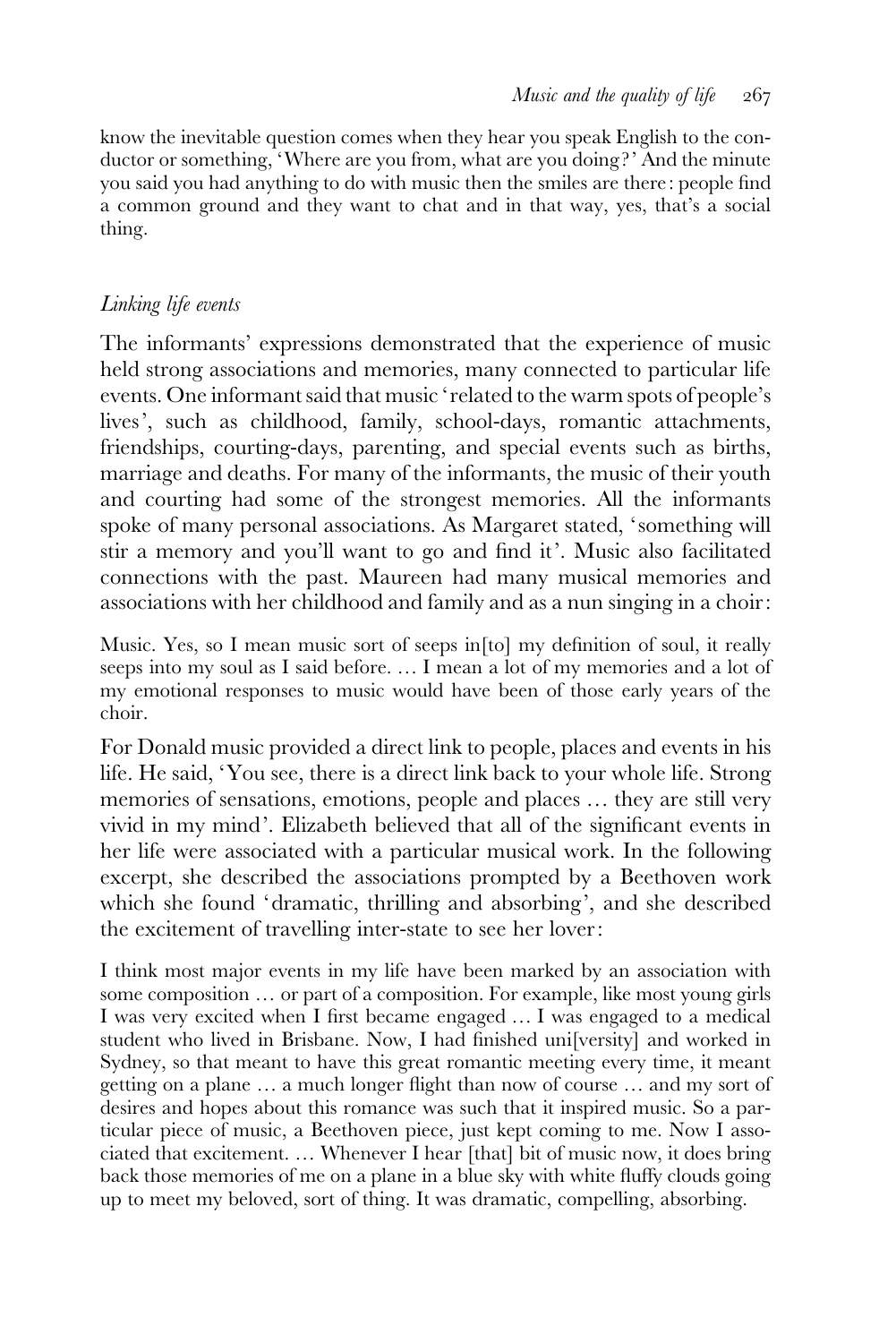Music is important to people for many different reasons. Peter suggested that music 'has very powerful effects on the imagination'. Music is abstract and people assign their own emotions to it. These assigned emotions are the ones that move people when listening or performing musical works. He also suggested that music could call up 'normally buried aspects of the imagination'. As a result, people often make associations when listening to music. Peter equated the associations with the memory of 'agreeable and disagreeable friends':

… so people, see, have visions in their minds when they hear music, other people think of personal relationships and music has the power to call up these normally buried things, I think. In that respect I suppose music helps one like literature [does], I think it helps one to know something about one's self: really it's a thing of self-discovery, isn't it?

The memory association triggered by music, however, was not always pleasant. Some informants deliberately avoided certain pieces of music that made them melancholic and feel down. Others, like Graham, said that he chose music to complement such moods. When, for instance, he was feeling down he chose music that allowed him to 'wallow in his thoughts'. The informants mentioned that music had brought more intense experiences as they had grown older. For many, music had changed from being a source of social interaction and entertainment to something that met more personal and therapeutic needs; in many cases after being widowed or finding that they wished to live a quieter life. Margaret put it like this: 'Well I think it's got more intense. I mean the need for it is more intense as I get older'. And Keith recollected:

Thinking back, the changes in my musical life have been quite dramatic in that, you know, the younger years were just all singing with my brothers and sisters all around, and then graduating to my own children who didn't sing but they played with their hands. And now to the quiet time of my life, that's quite different.

Other informants had found that both their personal tastes and need for different types of music had changed over the years. Many said that they increasingly preferred soothing rather than loud and intrusive music. As Lorna said, 'Well, myself, for example, I used to love music, country music, and as I got older, and still getting older, I feel my taste has changed  $- I$  don't like country music as much as I used to. I especially don't like loud music'.

# Music and wellbeing

The informants described the ways in which music played an important role in promoting a sense of wellbeing. They explained that this involved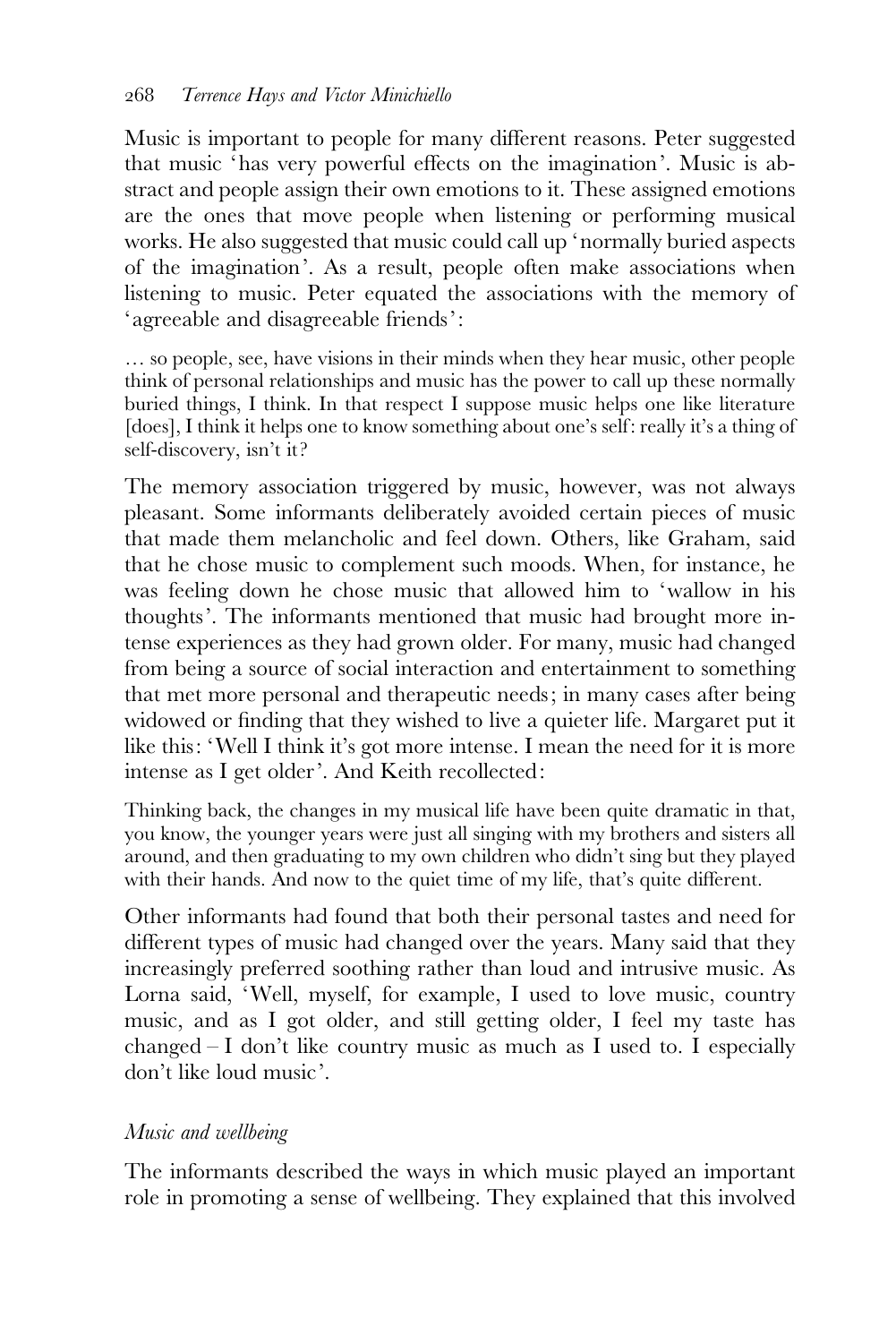balancing the intellectual, emotional and spiritual facets of their lives. Don summed up many of the expressions well: 'I believe, as human beings, we are made up bodily, mentally and spiritually, and music comes into your whole being and if you happen to be down, which is not very often, it uplifts you, but music flows and brings something extra into you, and I think that all helps in your general wellbeing'. Pam spoke of how music made her competent to carry out routine daily tasks:

If I have some difficult tasks to do and I hear (say on the radio) the right music, I do better, I'm more efficient, I work better. I think more clearly, I feel healthy. If I'm down or feeling tired, or my bones are aching and I play some nice music recordings, I feel better. I feel fitter, I feel more competent.

Donald spoke of the contribution of music to his experience of wellbeing when he stated that music had always had a strong influence on his emotions and senses: 'Regarding your life, your quality of life, it is something which has so much a strong influence on you, especially on your senses, on your emotions, and that's how it's been all my life. Music has been not only my love, but it's been a great influence in my life'. Music also had a strong emotional and intellectual influence on Jane's daily sense of wellbeing:

I just feel that part of my life is missing [if there is no music]. It's just there all the time. It's something that I enjoy so much. I think it's stimulus, emotional, sometimes exciting which I think it's something you listen to and it can be an intellectual exercise if you want it to be, but I don't like that part of it. I've been to concerts and people say, 'Oh dear, the violins weren't all in tune', or something like that, and I don't go into it like that at all. To me, it's an overall experience, picture, however you like to put it.

The informants spoke of music as providing a sense of 'inner happiness', 'inner contentment', 'inner satisfaction' and 'inner peace'. Donald said that it is ' something from outside that you absorb and it gives you, through your senses, aural and emotional … it does something to the chemistry of the body which gives you a feeling of peace and happiness'. For informants to have a sense of wellbeing and happiness, they did not always need audio stimuli and could rely on internal hearing. Inner hearing is when one is attentive to music that one hears in the mind. It has already been mentioned that Bob enjoyed walking down the street and listening internally to music that occupied his attention. Bev provided another example of the importance of internal hearing:

Music has always been important in my life and I must have it. I listen to it every day and every night. If I can't listen to it, I can still hear it in my head. For instance, I can hear and sing all of Tosca in my mind without having to hear it.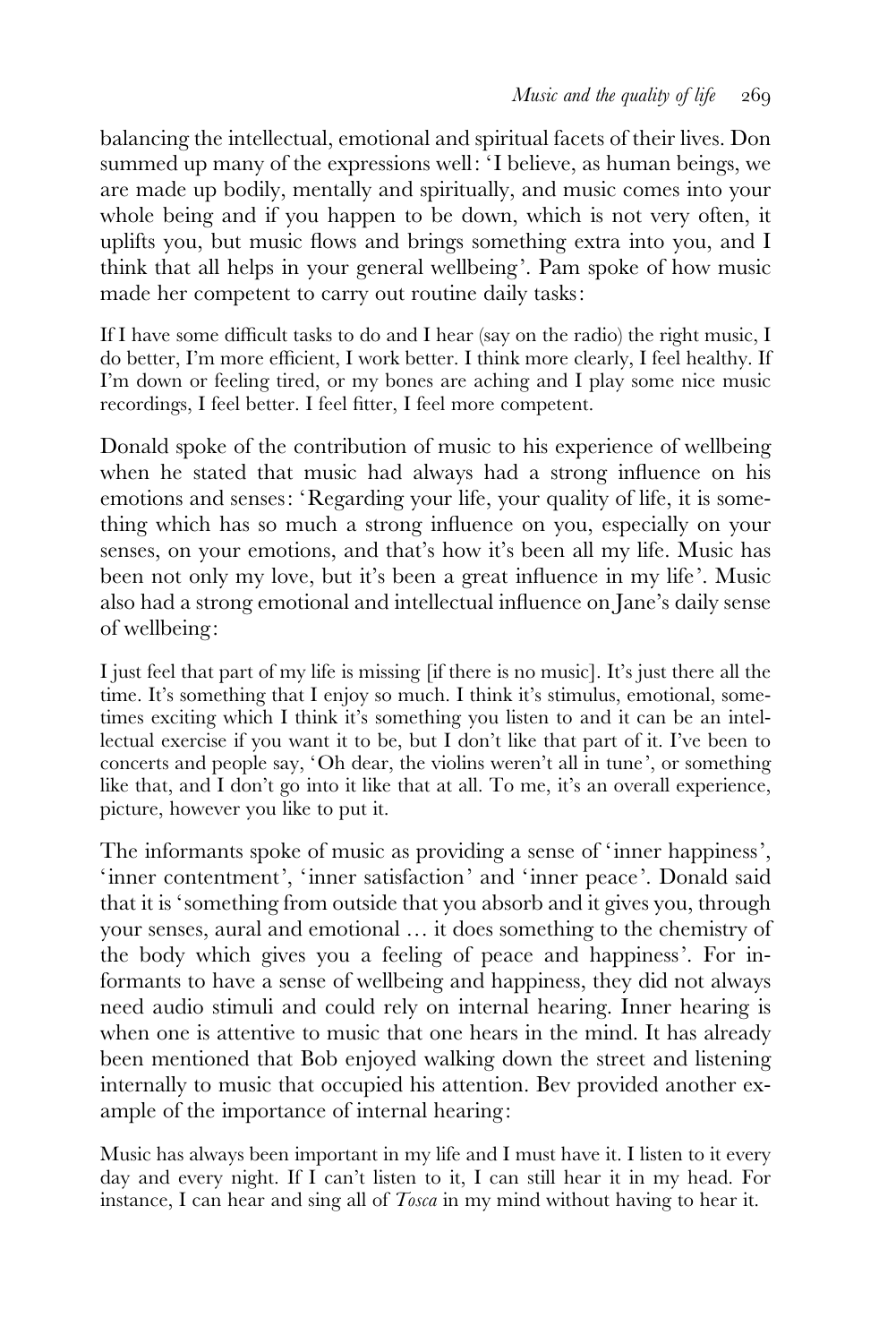## The therapeutic benefits of music

One of the strongest themes to emerge was that music has a therapeutic effect and alleviates stress. Robert, for example, said 'music has a calming effect on me, releases your tension. It's like a massage, a mental massage, if you like'. For some, music equated with a psychological need, and for others it was directly associated with the physical aspects of playing music, e.g. singing and breath control, playing the organ to keep the fingers, feet and mind agile, and playing the piano to maintain technique. Pam said that playing the piano 'is wonderful because (a) I'm not very good and (b) I've got arthritis in the hands. So that's another thing that music gives back to me is keeping my fingers reasonably free of arthritis. … and of course it's such an all-absorbing thing. It takes up so much of my time'.

Playing a musical instrument and maintaining instrumental technique was important for many informants as they grew older. There are benefits that extended beyond the physical ability and technical agility required to play a musical instrument. For example, Phil enjoyed playing the organ because it required a degree of physical stamina and a way of being intellectually and cognitively stimulated. He also believed that singing directly contributed to his health because of the positive effect that it had on his respiratory system:

And [on] the mind, very much so. I don't have to tell you that the organist has got to use his brain quite a lot. It's one of the most demanding disciplines there is in music, I think, to cope with a variety of medium-sized organs and to read the music, three staves thereof. It keeps the brain cells busy. There is another aspect of music and health and wellbeing that's important … involvement in serious choral music is tremendously helpful to one's respiratory system.

For Morton, 'music is a most important part of my life, daily, all the time' and he believed that singing was 'the barometer of his vitality, that if you were feeling crook you didn't sing too well, but if you started to sing then you'd feel better'. Regular music-making either by playing an instrument or singing was agreed by most of the informants to provide many benefits, including keeping the brain stimulated and the body healthy and functioning. Playing an instrument was viewed as contributing towards a positive outlook on life and even a way of 'warding off' the ageing process. For James, music kept his mind stimulated, which was especially important as he grew old and experienced decreasing physical ability:

And I do think it keeps the mind active. I think I've seen a couple of my former colleagues who retired about the same time. When I meet them, I hate to say it, but they haven't got much to offer now. I mean they … almost their minds have gone into a state of vegetation. I think it's very important 'cos people have to be aware if they are getting older they can't do some of the things they might have been able to do when they were younger – certainly from the physical sense.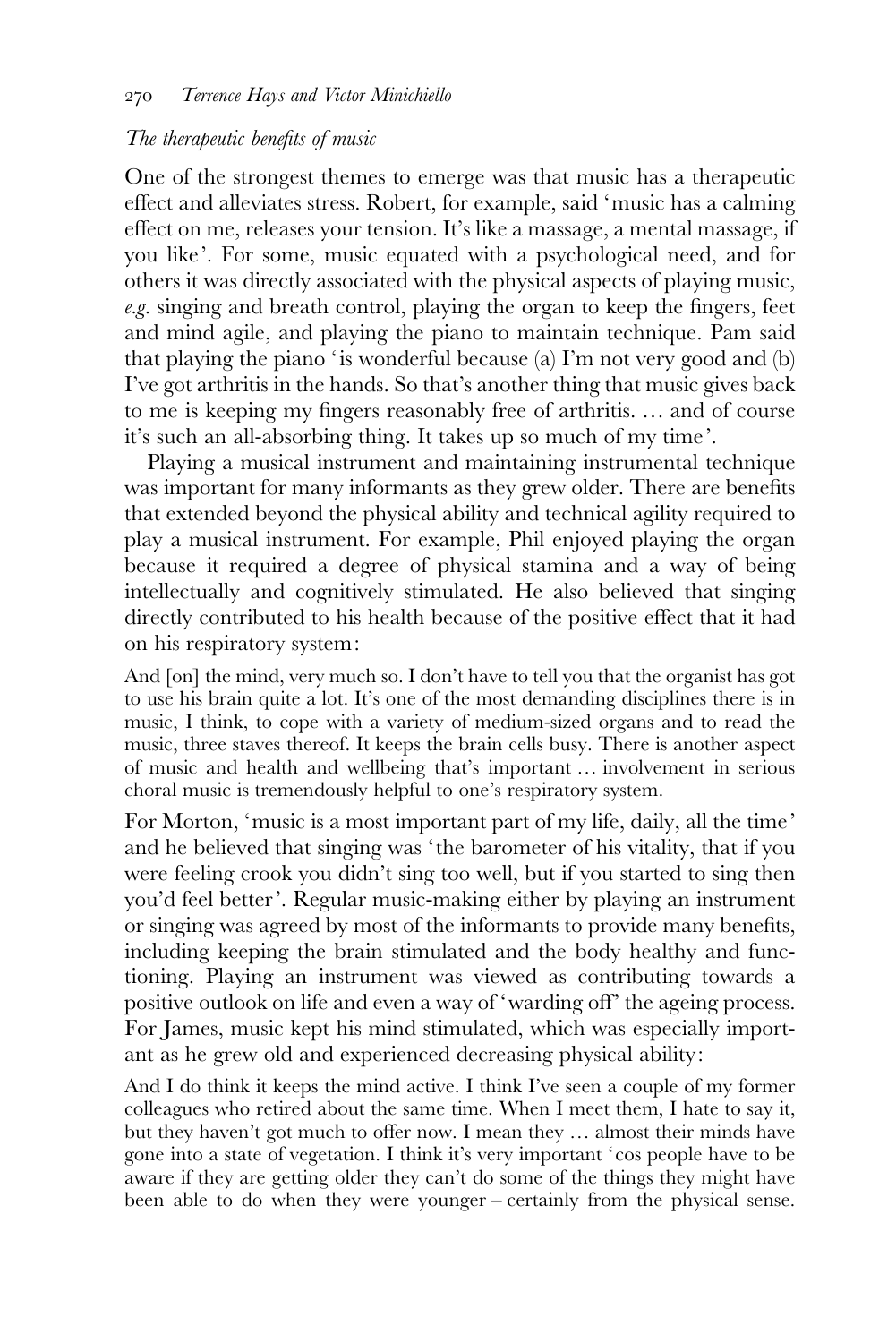Therefore I think they ought to make up for that loss of physical ability by keeping the mind as active as possible.

Music has many psychological benefits. Speaking about how music provided a tranquil respite from the noise and clutter of everyday life, one informant said, 'if there is lots of noise and chaos around me, I just long to hear music'. Some informants described music as alleviating depression, loneliness and general tiredness. Others spoke of the intense physical joy and pleasure when listening to or making music. Mildred exemplified those who found that music raised their spirits. She played the piano every day, 'because I love it and it helps to make me feel better. If I felt a little down or lonely, the piano will fix me. No, but you can feel more tired some days and if you don't know what to do, there's always the piano'. The informants spoke of music as being a self-administered therapy that provided comfort, distraction and relief.

Many of the informants found that music had a positive effect on their psychological state and brought beneficial change. Pam said that when she experienced pain, 'I hope that there is enough music in my brain to carry me through. If I'm at the dentist or the podiatrist that hurts, I think about music and I can endure. I mean it's not bad pain, but it's discomfort. It helps me in those situations too'. May concurred and said, 'It has a soothing effect. You're not aware that you're uptight or, you know, like screaming or whatever it might be. But the right piece of music makes an atmosphere and an attitude, and you change, I feel'. And Margot had a similar but technically-informed view: 'I won't say it's the *Valium* of my life, but being a pharmacist, I can talk in medical terms, it can change. It can change my whole day because I can feel pushed, rushed, tired. I can feel physically tired because I'm a very active person'.

### Time, reality and escape

Many informants used music to provide structure in their daily lives. June listened to music on the radio during the morning and on compact discs in the afternoon. Six informants played the piano regularly, and five spent much of their time listening to, preparing and presenting community radio programmes. Frank enjoyed preparing concert and radio programmes and, like four others, made music with friends. Bob listened to music and presented community classes. Many others said that playing recordings and listening to music as an accompaniment to daily activities made them more enjoyable.

Another reason why many of the informants were attracted to and enjoyed music was that it provided 'imaginative play', fantasy and escape from everyday living. Directly or through its thought-associations, music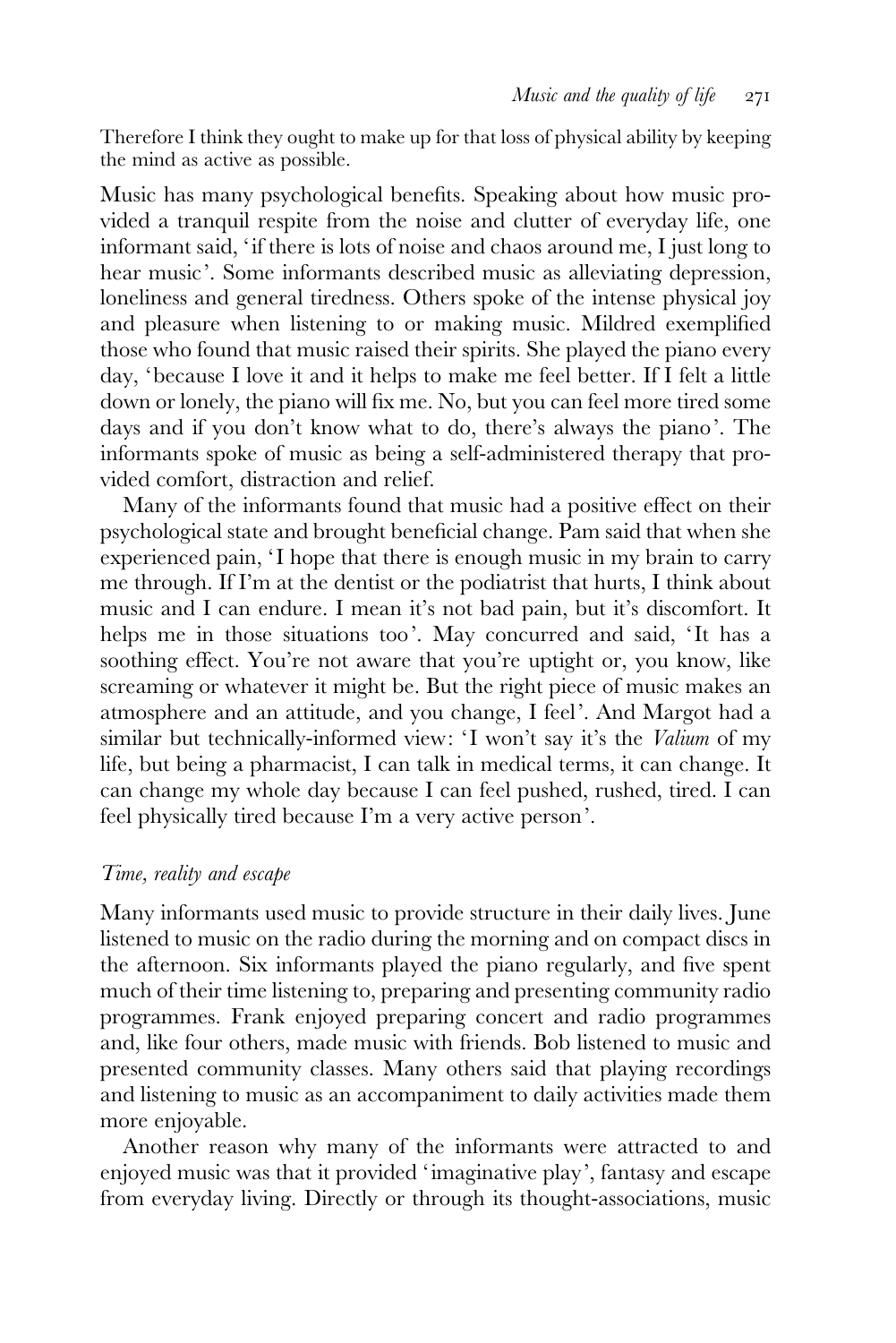allowed them to become lost in thought and to escape reality and time. Several informants recounted that they used music to assist in pain management, to avoid loneliness, or just to be lost in abstract thought. For instance, Pam and Phil found that listening or playing music took their minds off their physical conditions. Pam's comment was that, 'I guess it takes my mind off the physical circumstances and I can go into the state where I'm listening and thinking about music'; while Phil said, 'Because I think that if you're involved in playing or even listening to music, you're not thinking about your personal worries or ailments. It takes away that if you like'. For Peter too, music stimulated imaginative thought and fantasy, particularly Wagner's dramatic and many unresolved musical lines:

Music has a very powerful imaginative potential. I was listening to the *Lohengrin* of Wagner ... it makes me feel physically ill, and it's a very interesting question of why that is so.  $\dots$  I think it has to do with the fact that it arouses within one – because of the extreme dramaticism, lack of resolution and so forth – it arouses within one all sorts of sub-conscious awareness that normally don't come up to the surface at all. And I think the lack of resolution in particular is a disturbing thing because it reminds one that life itself is full of unresolved situations. … I'm not particularly fond of Wagner's music but … it has these very powerful effects on the imagination. Even if one were not to know the story behind it, the sheer force and power of the various motives and the way Wagner treats them, it can't help but call up normally buried aspects of the imagination.

Patricia was also drawn to music's abstract qualities and how it could be used as an escape. She said, 'Bach's music, for instance, attracts me tremendously because of it's sort of mathematical precision and the polyphony and so on, and I guess I like that because it's the clear line and this is a bit like 18th century architecture in a way'. For James, music provided an escape into a world devoid of social injustice and violence: 'As a person in my sixties, and I'm a sensitive person, I am extremely upset that there's so much violence – that I suppose has always gone on and I have not had time to notice it – now I have but at least in the arts you can escape from the evils of society as much as possible'.

# Spirituality

Jane stated that when listening to music she felt a sense of timelessness. By listening to music, she was uplifted and totally engaged in the musical work:

Well, it's different ... getting pleasure from a concert or any music. This I think you would term spiritual actually because I think it's the area, the soaring feelings, the feeling of timelessness, it's being there and you're in the most incredible building, how on earth was it built? The whole thing comes together and this wonderful sound. It is really, really exciting; not exciting so much as uplifting, I suppose. I can't think of another word for it really.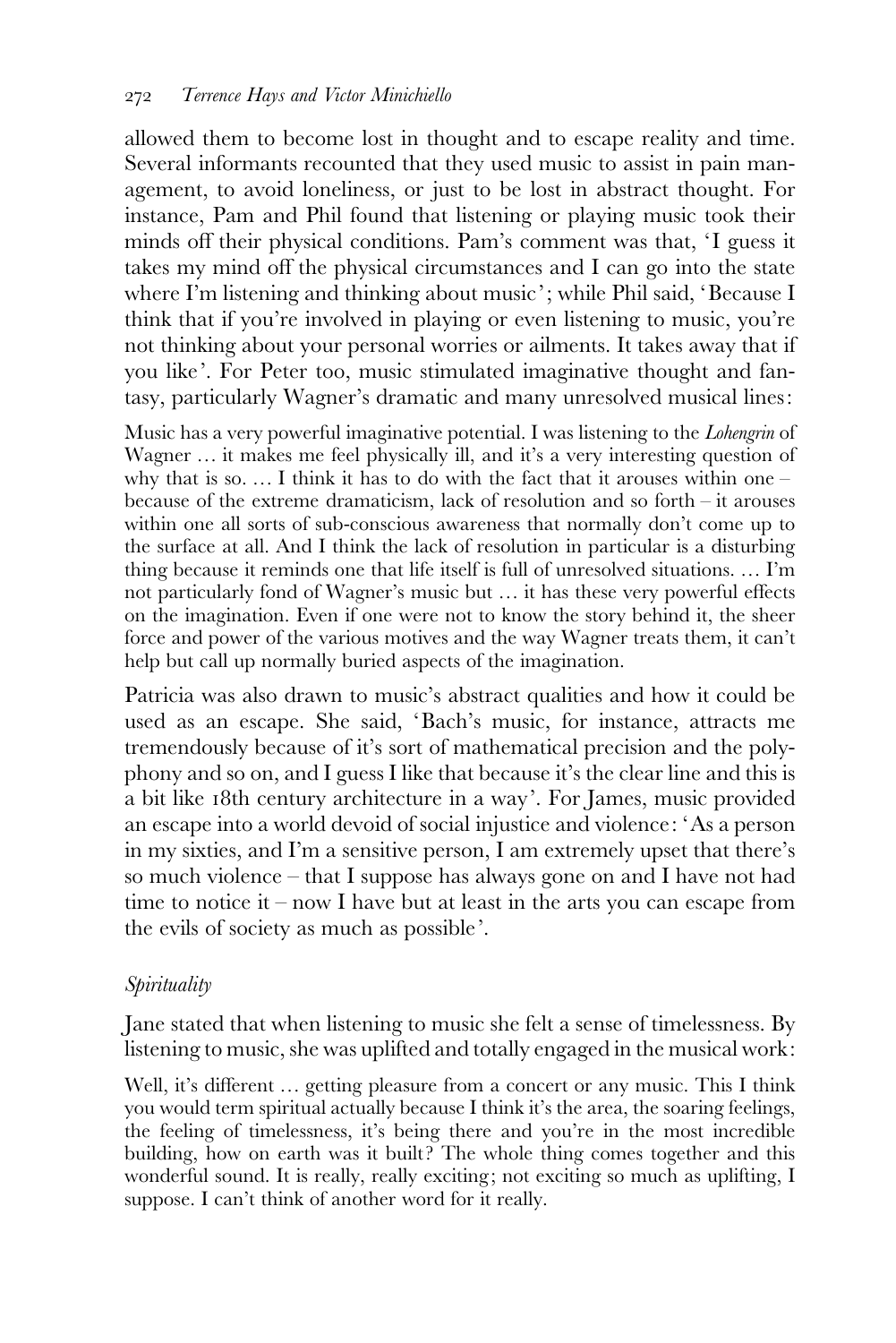Elizabeth, like many other informants, felt that there was a common link between her experience of music and her understanding and experience of spirituality. The experience of music for Elizabeth was much deeper than pleasure, distraction or intellectual interest. She also asserted that people with a deep interest in music tended to be more spiritually aware:

I think that the idea of sound is at a much deeper level and I think this is exemplified by the fact that people speak of music as being imperial. So somehow intuitively they recognise a connection between what is spiritual and what is musical. My observation, having mixed with hundreds of people over the last 20 years, is that particularly those who are musically interested, perhaps, are usually people with a very wide broad spiritual base to their personality.

Bob expressed similar views: 'Music can add that extra dimension because we live in a world of reality and I think at times we need music to lift us out of the mundanity of reality to realise of course there is a spiritual life beyond what is the mere physical and the mere visible. We need to be able to have something that will add that extra edge, as it were, that extra sharpness to the soul that one particularly has, and music can add that from time to time'. Music provided many informants with a sense of spirituality that otherwise they would have found difficult to access, and for others it was a complement to a meditative state of mind. Thus, the experience of music for many of the informants was to know a sense of spirituality, a way of connecting with a sense of spirituality, or a way to enhance their knowledge and understanding of it.

The descriptions of this experience were as varied as their definitions of spirituality. It is interesting to note that several who did not see themselves as religious or spiritual believed that music brought them closest to an understanding and experience of spirituality. For example, Joan said that 'music is about connecting with people, yes, but [also] moving into a different world and a bigger world and a world of the spirit to some extent and [into] your emotions'. Another informant, Jane, said:

I don't have a religion as such. I don't have the belief system and I believe sort of probably in the Ten Commandments, this sort of thing, but that I don't know. But I think the music is a lifting experience. It's a spiritual experience, which does take you out onto another level, let's put it that way, which nothing else will: it's transcendental.

# Conclusion

The experience of music for many of the participants was intensely personal and 'located in its function as a social symbol' (Shepherd 1991: 13).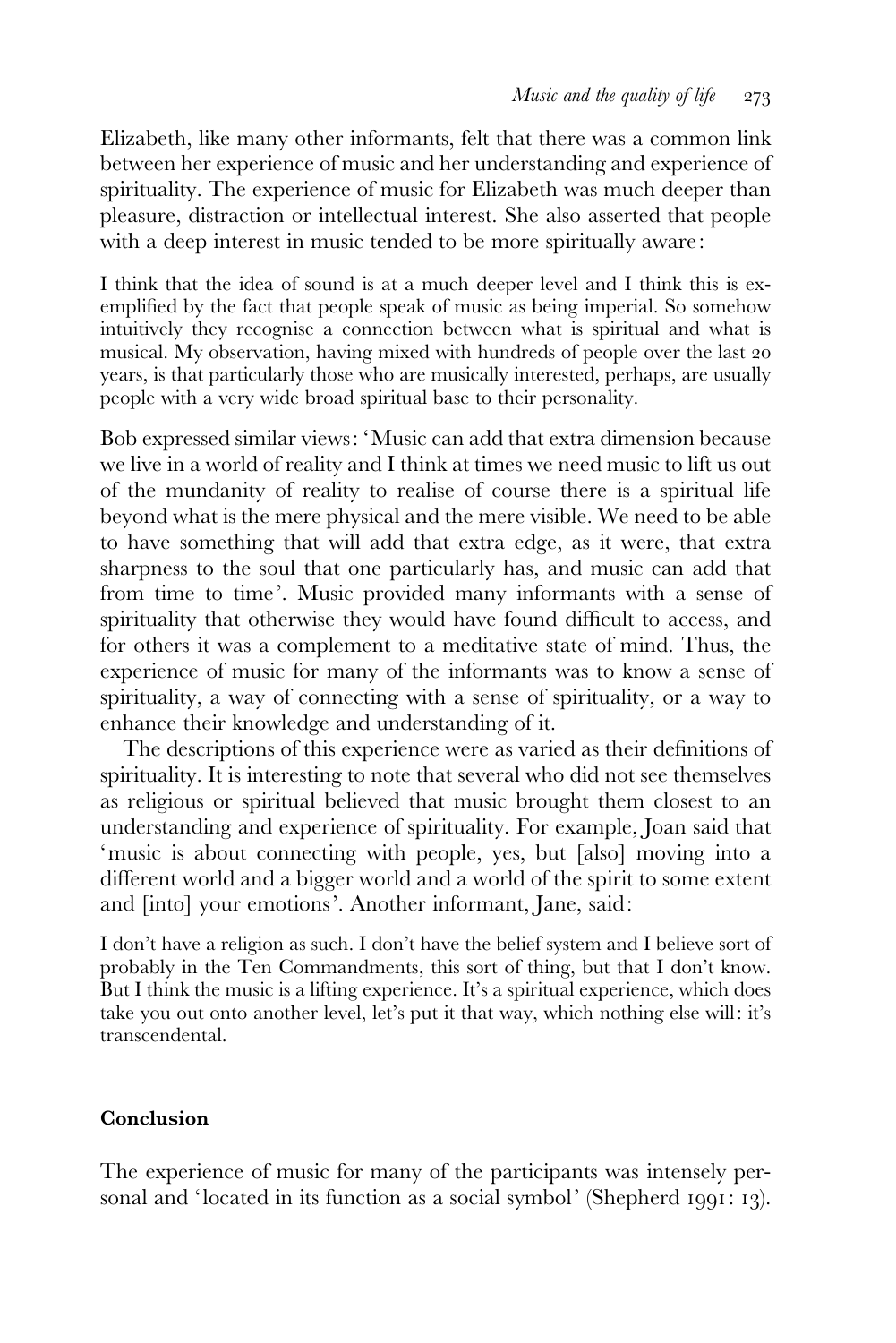This is because music provided the participants with ways of knowing and being in the world and of understanding emotions, *self*, others and spirituality. The meaning of music was closely related to the participants' sense of self and identity, and to how they experienced emotions, communicated feelings and emotions to others, and ultimately used music as a medium to improve their wellbeing. This study has shown that music, alongside its physical stimulation contained subjective significance and meaning for the informants. Music facilitated the construction of meaning in the participants' lives. The meaning appears to be directly related to life experiences and emotional needs.

It has been shown that understanding these subjective meanings and interpretations can shed important insights into how people live and interact in the world. More importantly, by studying the subjective experiences of the meaning of music we gain insights into the person's self. Music can connect an older person to others who may no longer be living, and may also validate memories, give meaning to life, and bring a greater sense of spirituality. Clair (1996) noted that reminiscence can help a person adapt to change, deal with stress and validate one's life. It can be used to boost self-esteem, to evaluate quality of life and to enable a person to draw upon personal strengths. The informants reminded the researchers that, when they listened to particular pieces of music, they vividly recalled events and experiences in life. They revealed clear examples of how music was used to link and review their life experiences and its meanings, and the importance of 'this gift' in their life.

The findings have also revealed that music provides a way for people to explore who they are and express themselves to others. Further studies are needed to elaborate the ways in which music is used throughout the life span to interpret emotions, experiences, interactions with people and a sense of identity. Particularly required is a better understanding of how music can provide sociological insights into what social purposes it serves as a feature of human agency. For example, do different types of music appeal to certain groups of people, and is it used by these groups to reinforce and validate their world-views ? Are there differences between how different cultures use music so that people can make connections with themselves and others, and what is the significance of the differences or similarities found between cultures in the use of various types of music? As Martin  $(1995)$  argued, the meaning of music is not entirely arbitrary or individual, but influenced by the symbolic communication found in society.This suggests that in addition to understanding the individual meaning and experience people give to music – the focus of this study – other studies are required to understand how music serves as a structural and social construct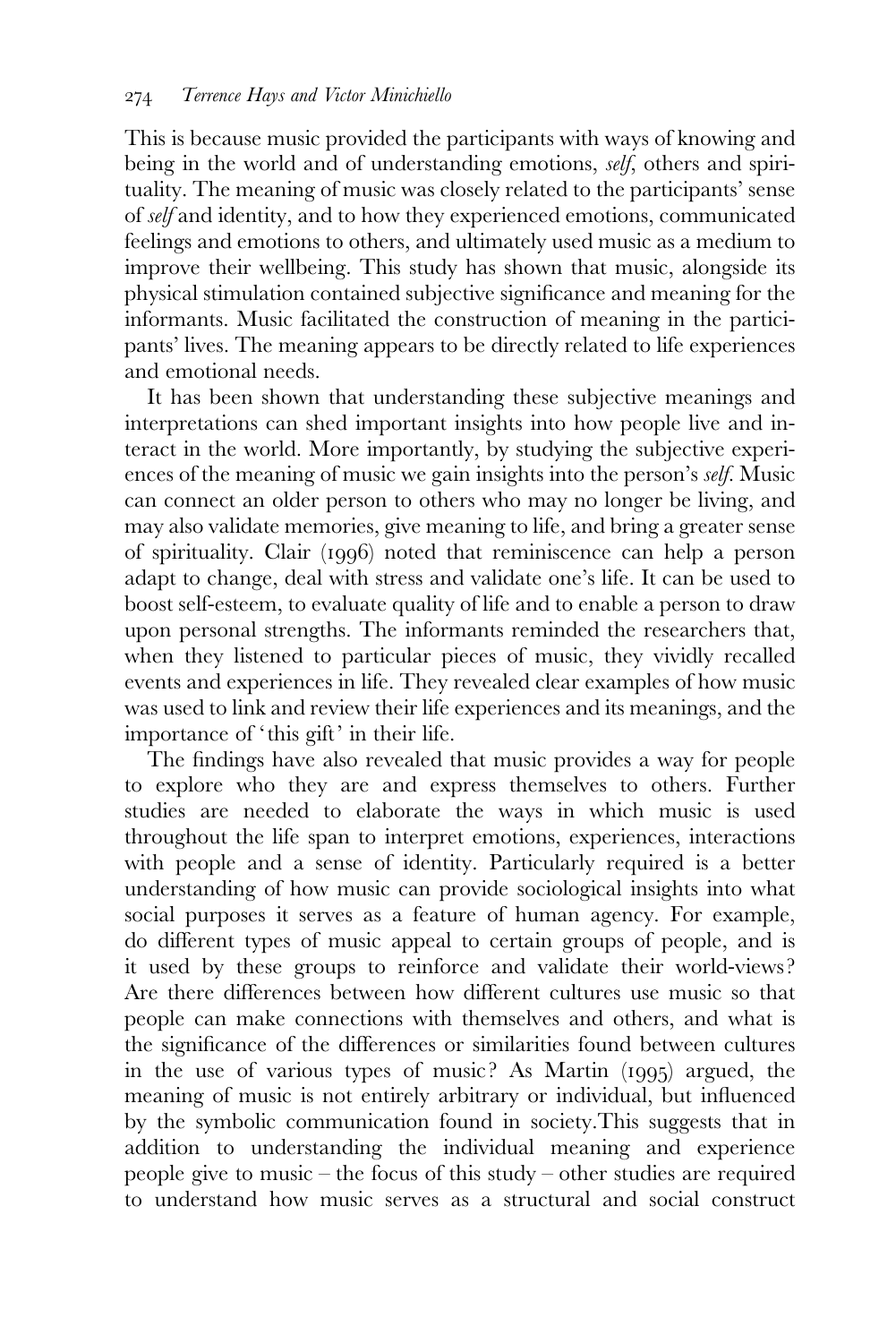representation, and how it is embedded in cultural assumptions and social meanings.

The study also suggests that music can be a type of ' self-therapy' used to maintain 'a balance' in life. The informants spoke about how music made them feel more 'whole', 'in tune' and 'competent'. They also spoke of music providing them with a sense of 'inner contentment' and 'inner peace'. These descriptors highlight the profound psychological impact that music had on the participants. While recognising that further research is required to identify what factors make music making or listening a positive or a negative experience, on the basis of the findings from this study, we conclude without qualification that musical activities provide quality time in older people's lives.

The distinctive contribution of this study is however that music is more than a therapeutic tool, and can be a symbolic and meaningful medium for promoting wellness. For older people, it is possible to use it as a vehicle to provide continuity and meaning in their life. For health practitioners, it is an opportunity to use music to achieve (in the symbolic interaction term) verstehen, a better understanding of the subjective experiences of older people. Music can also be used to connect older people to others and social life. It was not surprising, therefore, that participants made statements like 'music seriously affects our lives'. This is because music provides people with ways of knowing themselves, others and the world in which they live. Music is a powerful symbol for how people choose to live their life, to assign meaning to experiences, and to act and react to his or her world.

It is important that we seek a better understanding of the genre or type of music that is most significant for older people and what roles, if any, their life experiences, social class and education play in their preferences. Large quantitative studies are required to describe the extent and frequency of the various functions that music plays in older people's lives and to understand the variations by gender, race, social class or educational background. As previously suggested, music is not always a positive experience. It can be used by a State as a form of political oppression, and it can have negative effects. Much has been written, for example, about young people's use of music to support suicidal thoughts (Scheel and Westefield 1999), and about the ways in which people use music therapy to help them work through grief and personal identity difficulties (Smeijester and Hurk 1999). This study has focused on the positive contribution of music, but others are required to ascertain its roles in promoting prejudice, stereotyping, sadness, violence or social isolation in later life, or to evoke negative feelings or behaviour. Content analysis of song lyrics would uncover the values, ideas, or messages they convey, and surveys of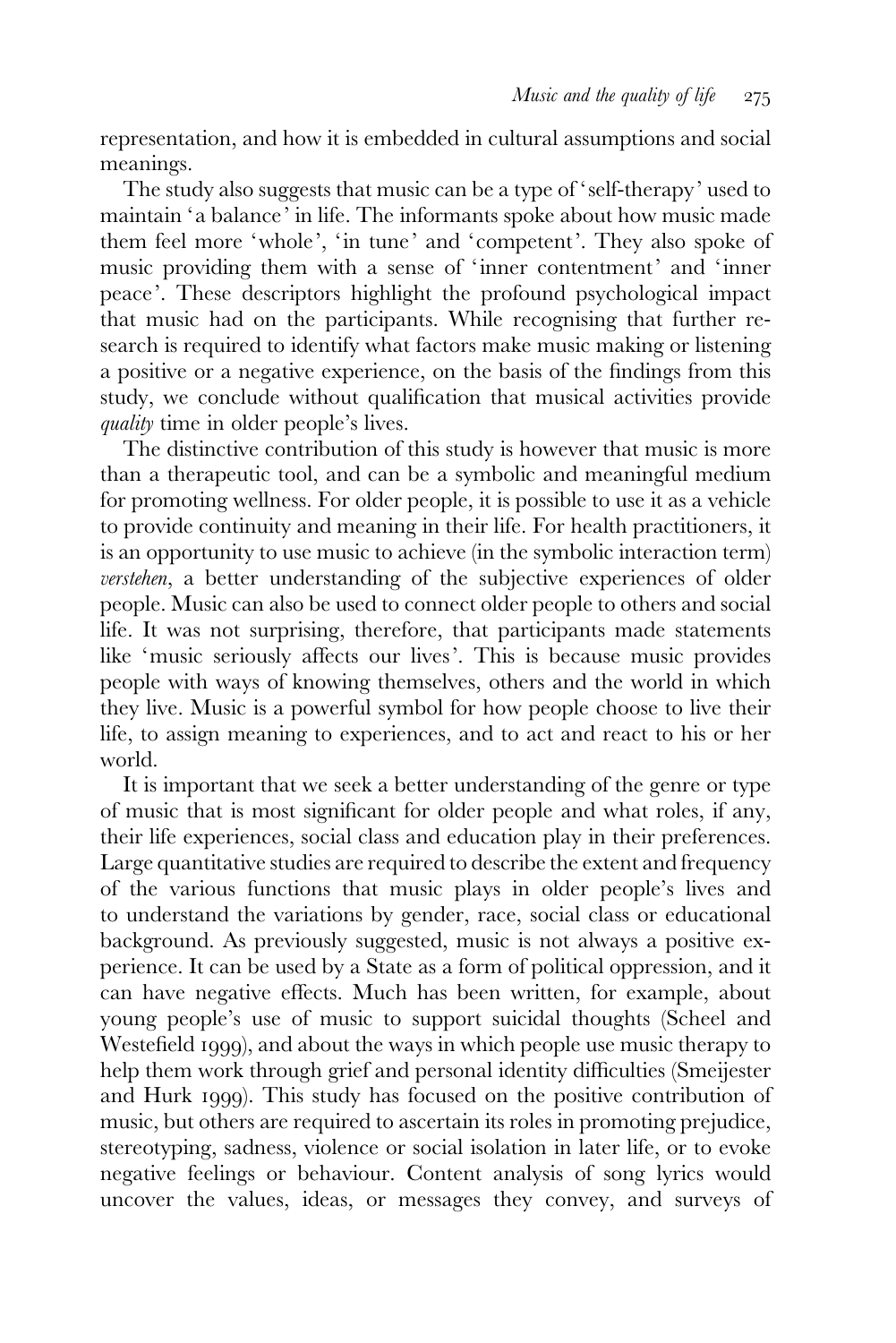violence or prejudice can try to determine whether there is any association between music and the formulation or validation of oppression against others.

The associational powers of music are directly related to the individual's assignment of meaning according to his or her own unique experiences. Blacking (1995) commented that music itself does not have extra-musical meaning unless the experience already exists in the individual's mind, and Jourdain (1997) suggested that when people bring their own life experiences into the context of the listening experience, it is music that idealises the emotions whether they be negative or positive. As a result, music reflects a person's emotional life. The results of this study confirm Juslin and Sloboda's (2001) view that the primary reason for people engaging with music is for personal experience. To end with an informant's words, Jane encapsulated both this motivation and people's personal, emotional, social and aesthetic attraction to music:

It's just incredible, I find it a totally emotional experience, when it's very, very good, and something very, very beautiful, and you've got a load of people involved in this getting to that. I just think it's … one of the greatest experiences you can have. I think it's a very personal sort of thing though, in terms of how you feel about music. It's me!

### References

- Aldridge, D. 1996. Music Therapy Research and Practice in Medicine: From Out of the Silence. Jessica Kingsley, London.
- Bright, R. 1995. Music therapy as a factor in grief counselling. In T. Wigram, B. Saperston and R. West (eds), The Art and Science of Music Therapy: A Handbook. Harwood Academic Publishers, Chur, Switzerland, 309–23.
- Blacking, J. 1995. Music, Culture, and Experience: Selected Papers of John Blacking. Edited by R. Byron. University of Chicago Press, Chicago.
- Brotons, M., Koger, S. and Pickett-Cooper, P. 1997. Music and dementias: a review of the literature. Journal of Music Therapy, 34, 204-45.
- Bunt, L. 1996. Music Therapy: An Art Beyond Words. Routledge, New York.
- Christie, M. 1992. Music therapy applications in a skilled and intermediate care nursing home facility: a clinical study. Activities, Adaptation and Aging, 16, 4, 69-87.
- Clair, A. 1990. A preliminary study of music therapy programming for severely regressed persons with Alzheimer's type dementia. *Journal of Applied Gerontology*,  $\mathbf{q}$ ,  $\mathbf{q}$ , 299–311.
- Clair, A. 1996. Therapeutic Uses of Music with Older People. Health Professionals Press, Baltimore.
- Davis, W. 1999. Music therapy for mentally retarded children and adults. In Davis, W., Gfeller, K. and Thout, M. (eds), An Introduction to Music Therapy: Theory and Practice. W.C. Brown, Dubuque, Iowa, 133–63.
- DeNora, T. 1999. Music as technology of the self. Poetics, 27, 31-56.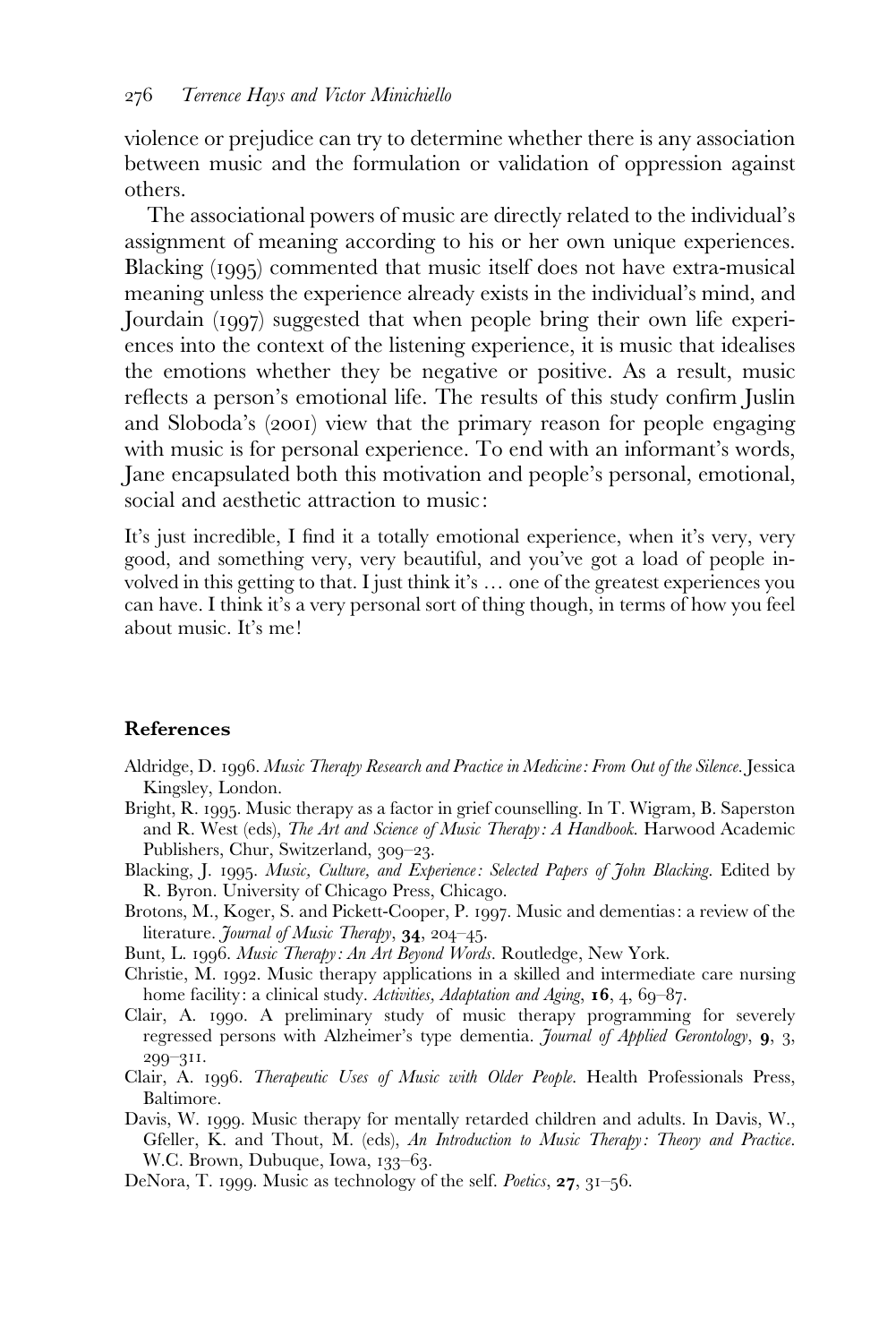DeNora, T. 2000. Music in Everyday Life. Cambridge University Press, Cambridge.

- Harju, B. 1998. Breaking the silence of ageism in teaching psychology musically. Educational  $Gernology, 24, 585-593.$
- Harvey, A. 1995. Music in attitudinal medicine. In Campbell, D. (ed.), Music Physician for Times to Come. Quest, Wheaton, Illinois, 186–96.
- Jourdain, R. 1997. Music, the Brain and Ecstasy: How Music Captures our Imagination. William Morrow, New York.
- Juslin, P. and Sloboda, J. 2001. Music and Emotion: Theory and Research. Oxford University Press, Oxford.
- Kahn, A. 2001. Keeping the Beat. Wordscope Associates, Evanston, Illinois.
- Kenny, C. 1999. Beyond this point there may be dragons: developing general theory in music therapy. Nordic Journal of Music Therapy, 8, 2, 127–36.
- Koger, S., Chapin, K. and Brotons, M. 1999. Is music therapy an effective intervention for dementia? A meta-analytic review of literature. *Journal of Music Therapy*, **26**, 1,  $2 - 15$ .
- Maranto, C. 1993. Applications of music in medicine. In Heal, M. and Wigram, T. (eds), Music Therapy in Health Education. Jessica Kingsley, London, 153–74.
- Martin, P. 1995. Sounds and Society: Themes in the Sociology of Music. Manchester University Press, Manchester.
- McCraty, R., Atkinson, M., Rein, G. and Watkins, A. 1996. Music enhances the effect of positive emotional states on salivary IgA. Stress Medicine,  $12$ ,  $167-75$ .
- Powell, D. 1998. The Nine Myths of Aging. W.H. Freeman, New York.
- Ragneskog, H., Kihlgren, M., Karlsson, I. and Norberg, A. 1996. Dinner music for demented patients: analysis of video-recorded observations. Clinical Nursing Research, 5, 3, 262–8.
- Rider, M. 1987. Treating chronic disease and pain with music-mediated imagery. The Arts in Psychotherapy,  $14$ ,  $113-20$ .
- Scarantino, B. 1987. Music Power: Creative Living Through the Joys of Music. Dodd, Mead and Company, New York.
- Scheel, K. and Westefield, J. 1999. Heavy metal music and adolescent suicidality: an empirical investigation. Adolescence, 34, 134, 253–73.
- Schorr, J. 1993. Music and pattern change in chronic pain. Advances in Nursing Sciences, 15, 4,  $27 - 36.$
- Shepherd, J. 1991. Music as Social Text. Polity, Cambridge.
- Sloboda, J. 1991. Music structure and emotional response: some empirical findings. Psychology of Music,  $19, 2, 110-20$ .
- Sloboda, J. 1999. Everyday uses of music listening: a preliminary study. In Suk Won Yi (ed.), *Music, Mind and Science*. Western Music Institute, Seoul, South Korea, 354–60.
- Sloboda, J. and O'Neill, S. 2001. Music and Emotion: Theory and Research. Oxford University Press, Oxford.
- Small, C. 1996. Music, Society, Education. Third edition, Wesleyan University Press, London.
- Smeijester, H. and Hurk, J. V. de 1999. Music therapy helping to work through grief and finding a personal identity. *Music Therapy*,  $36, 3, 222 - 52$ .
- Storr, A. 1992. Music and the Mind. Free Press, New York.
- Strauss, A. and Corbin, J. 1998. Basics of Qualitative Research: Grounded Theory Procedures and Techniques. Sage, Newbury Park, California.
- Tame, D. 1984. The Secret Power of Music: The Transformation of Self and Society Through Musical Energy. Destiny, Rochester, Vermont.
- Tomatis, A. 1991. The Conscious Ear. Station Hill Press, New York.
- White, J. 1992. Music therapy: an intervention to reduce anxiety in the myocardial infarction patient. Clinical Nurse Specialist, 6, 2, 58–63.